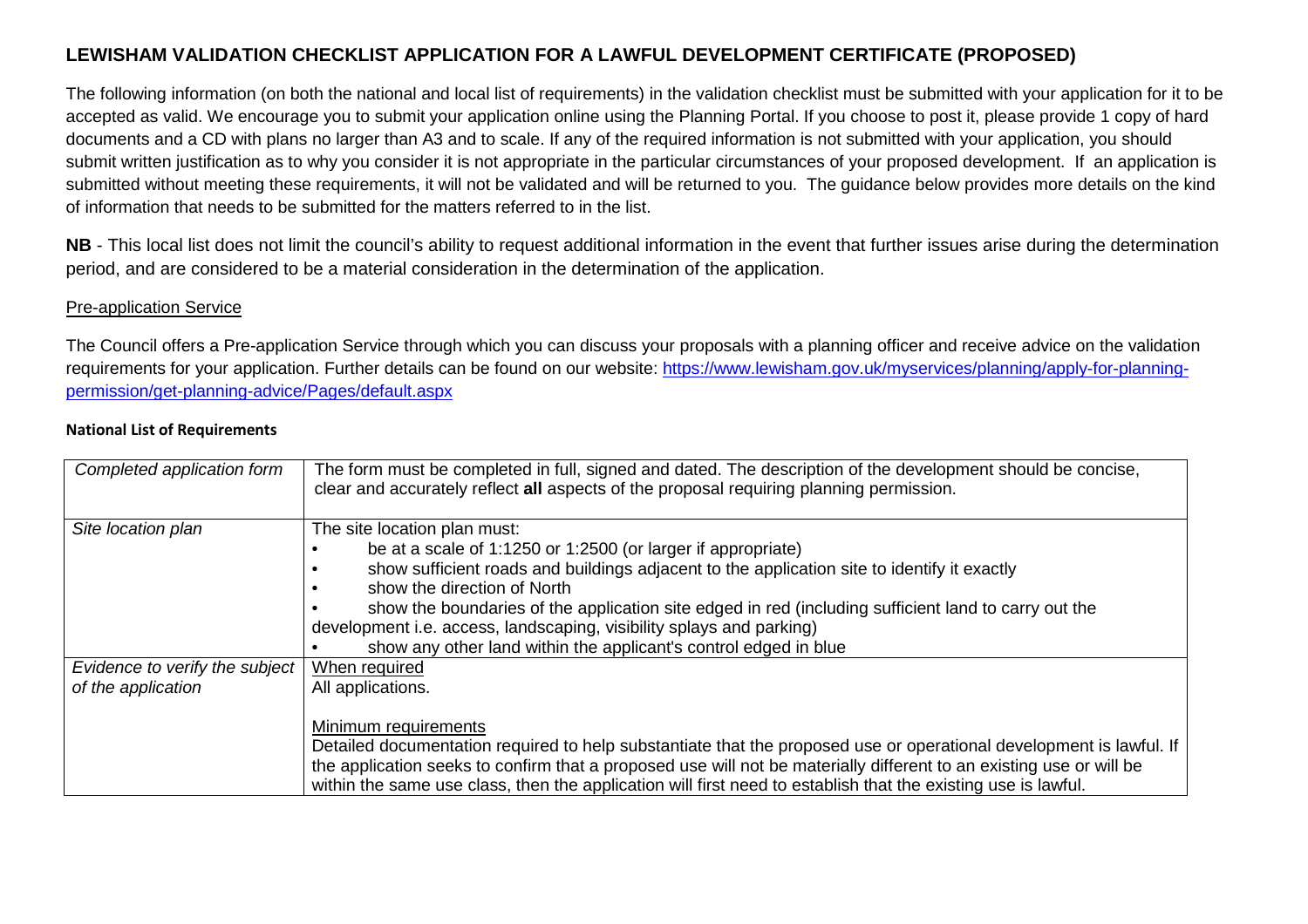| The appropriate fee | Please follow this link which sets out the fee structure and guidance on exempt applications:                                                                                                                                                                                                                                                                                                                                                                                                                                                                                                                                                                                                                                                                                                                                                             |
|---------------------|-----------------------------------------------------------------------------------------------------------------------------------------------------------------------------------------------------------------------------------------------------------------------------------------------------------------------------------------------------------------------------------------------------------------------------------------------------------------------------------------------------------------------------------------------------------------------------------------------------------------------------------------------------------------------------------------------------------------------------------------------------------------------------------------------------------------------------------------------------------|
|                     | https://www.lewisham.gov.uk/myservices/planning/apply-for-planning-permission/Download-                                                                                                                                                                                                                                                                                                                                                                                                                                                                                                                                                                                                                                                                                                                                                                   |
|                     | forms/Pages/default.aspx                                                                                                                                                                                                                                                                                                                                                                                                                                                                                                                                                                                                                                                                                                                                                                                                                                  |
|                     | Each application must have a separate fee, we do not accept one fee for several applications at different<br>addresses. If you are submitting your application through the Planning Portal or another on-line application<br>submission service, you can pay online at the same time. However, if you submitting an application directly to us,<br>via email or post, you can make a payment by debit or credit card over the telephone by calling us on 020 8314<br>7400 between 9:00 and 17:00, Monday to Friday. Alternatively, we can contact you for payment if you endorse<br>either panel 1 or 2 of the application form (depending on who we should contact for payment) with "Card Payment<br>required". Please also ensure the correct contact telephone number has been entered on the form. We will then<br>telephone you to collect payment. |
|                     | You can pay with most debit or credit cards, except Diners Club and American Express. We no longer accept<br>cheques, unless this has been pre-agreed with us.                                                                                                                                                                                                                                                                                                                                                                                                                                                                                                                                                                                                                                                                                            |

# **Local List of Requirements**

| CIL - Additional Information                            | When required                                                                                                                                                                                                                                                                                                                                                                          |
|---------------------------------------------------------|----------------------------------------------------------------------------------------------------------------------------------------------------------------------------------------------------------------------------------------------------------------------------------------------------------------------------------------------------------------------------------------|
| <b>Requirement Form</b>                                 | All applications                                                                                                                                                                                                                                                                                                                                                                       |
|                                                         | Minimum requirements<br>Community Infrastructure Levy (CIL) - Determining whether a Development may be CIL Liable Planning<br>Application Additional Information Requirement form:<br>http://www.planningportal.gov.uk/uploads/1app/forms/cil_questions.pdf<br>Guidance<br>This is required to calculate CIL in line with CIL regulations for the Mayor of London's CIL and local CIL. |
| Plans and drawings or                                   | When required                                                                                                                                                                                                                                                                                                                                                                          |
| information necessary to<br>describe the subject of the | All applications proposing operational development.                                                                                                                                                                                                                                                                                                                                    |
| application                                             | Minimum requirements                                                                                                                                                                                                                                                                                                                                                                   |
|                                                         | Block Plans: existing and proposed at 1:500 scale                                                                                                                                                                                                                                                                                                                                      |
|                                                         | Floor Plans: existing and proposed, including roof plans, at 1:50 or 1:100 scale                                                                                                                                                                                                                                                                                                       |
|                                                         | Elevations: existing and proposed at 1:50 or 1:100 scale                                                                                                                                                                                                                                                                                                                               |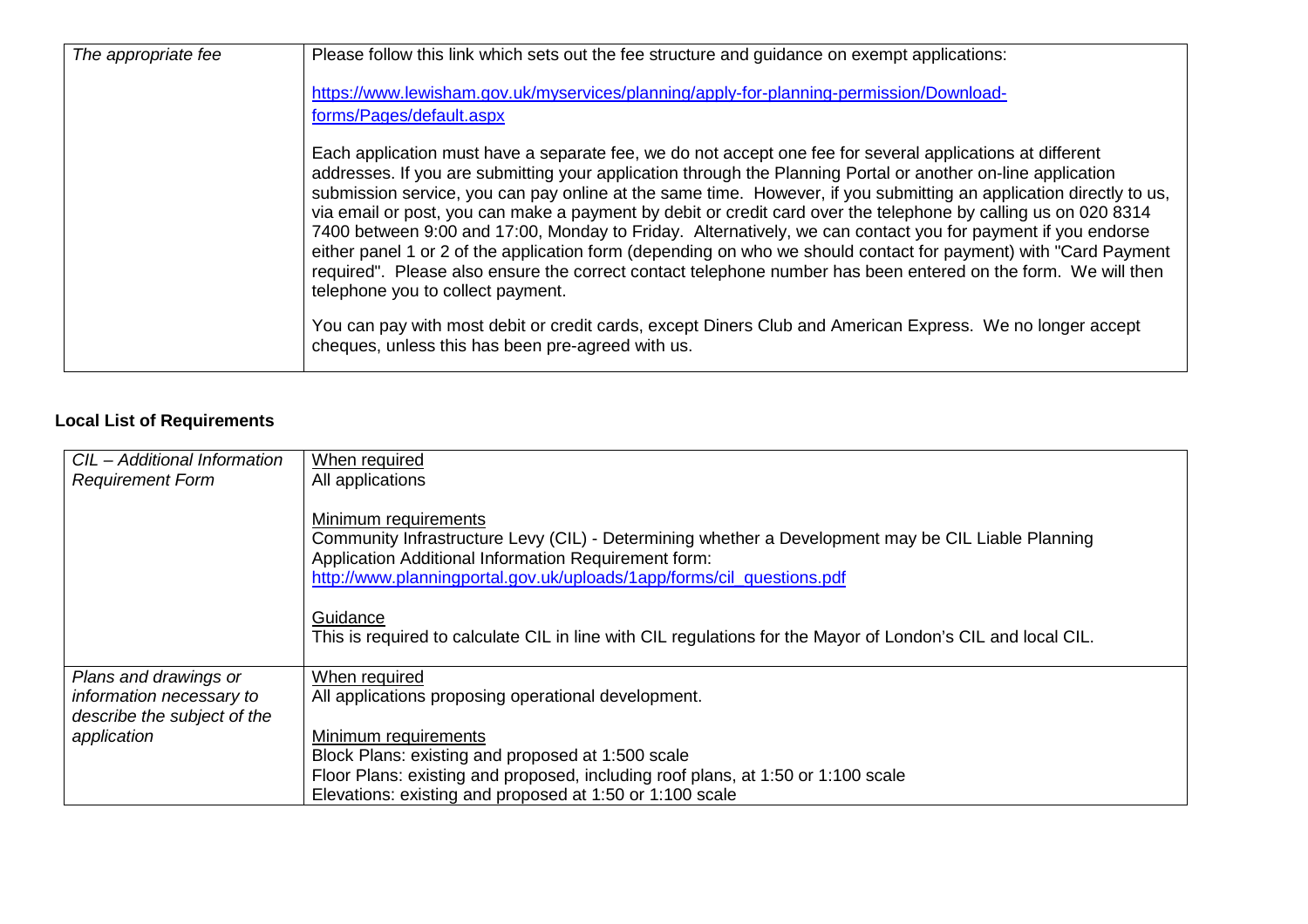| Sections: showing finished floor and site levels at 1:50 or 1:100 scale                                                                                                                                                                                                                                                                                                                                                                                                                                       |
|---------------------------------------------------------------------------------------------------------------------------------------------------------------------------------------------------------------------------------------------------------------------------------------------------------------------------------------------------------------------------------------------------------------------------------------------------------------------------------------------------------------|
| General plan requirements<br>All submitted plans and drawings must:                                                                                                                                                                                                                                                                                                                                                                                                                                           |
| - include a title and drawing number (with the relevant revision number as necessary)                                                                                                                                                                                                                                                                                                                                                                                                                         |
| - show the direction of north                                                                                                                                                                                                                                                                                                                                                                                                                                                                                 |
| - be drawn to an identified metric scale (e.g. 1:50, 1:100, 1:200)<br>- include key written dimensions and a scale bar showing a length of 1 metre and 10 metres                                                                                                                                                                                                                                                                                                                                              |
| - state at which paper size the scale applies e.g. scale 1:200 at A3                                                                                                                                                                                                                                                                                                                                                                                                                                          |
| - show the proposed development in relation to the site boundaries and other existing buildings on the site<br>- show the proposed and existing situation on separate drawings.                                                                                                                                                                                                                                                                                                                               |
| The scale bar, written dimensions and paper size are required to provide clear information on the scale to avoid<br>errors and misinterpretation due to variations and accuracy associated with the copying and printing of plans that<br>have been stored electronically.                                                                                                                                                                                                                                    |
| Applications proposing roof extensions to dwellinghouses should include a calculation of the increased roof<br>volume arising from the proposals.                                                                                                                                                                                                                                                                                                                                                             |
| Block Plans must show at least the properties on either side and to the rear as well as existing and proposed<br>features e.g. roads, parking areas (including wheelchair parking), footpaths, any existing rivers, landscaping<br>(including the extent and type of hard surfacing), boundary treatments including walls and fences where proposed,<br>trees, buildings and other structures (e.g. cycle and refuse stores).<br>Floorplans must indicate the position and size of wheelchair units proposed. |
| Elevations must include any pipework, drainage, vents etc proposed.                                                                                                                                                                                                                                                                                                                                                                                                                                           |
| Levels shown on section drawings must relate to a fixed datum point off site.                                                                                                                                                                                                                                                                                                                                                                                                                                 |
| Applications for change of use will need to be accompanied by floor plans where it is necessary to indicate the<br>extent of the use and its relationship to adjacent development, for example, where it is proposed to change the use<br>of part of a floor or building.                                                                                                                                                                                                                                     |
| We recommend grouping together plans by type within multi page pdf documents (e.g. existing plans together, or<br>proposed plans and elevations together).                                                                                                                                                                                                                                                                                                                                                    |
| Applicants are encouraged to provide a list of submitted drawings and documents to assist in the validation<br>process.                                                                                                                                                                                                                                                                                                                                                                                       |